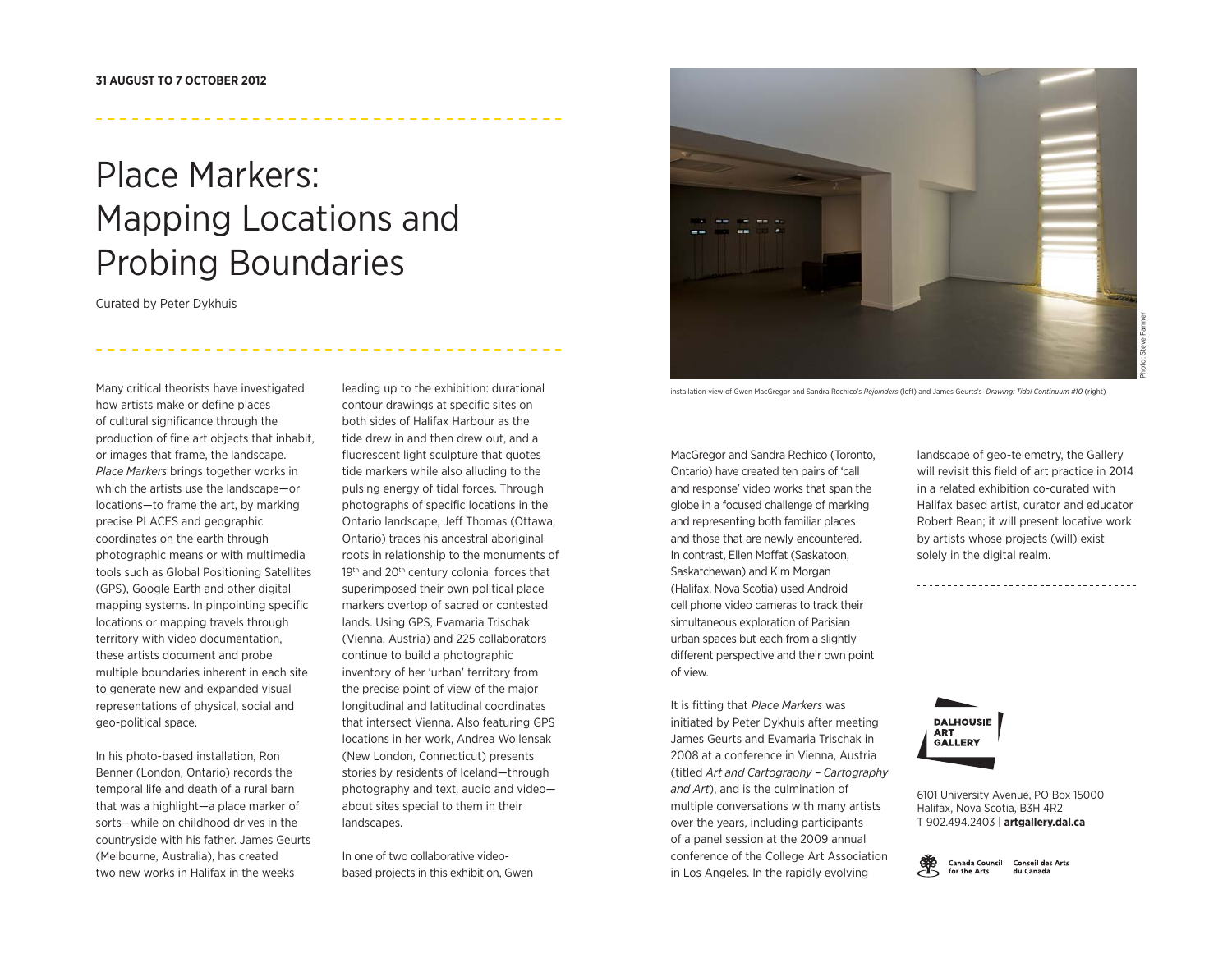

installation view of Ron Benner's *WH...? Where will you be in Eternity?* Photo: Steve Farmer

**Ron Benner** (London, Ontario)

*WH...? Where will you be in Eternity?* 2010 photographic installation with aluminum letter fragments, open-pollinated corn from Mexico, Peru and Canada, commercial hybrid corn seed, plastic Pioneer Seed bag

## **ARTIST'S NOTES**

I photographed the barn adorned with the text "Where will you be in eternity?" in 1995 on a farm located on Highway Number 4 south of my home-town of London, Ontario. Throughout my childhood, while on drives to Port Stanley on Lake Erie with my father, this barn in the agricultural landscape was a highlight of the trips and a place marker of sorts.

The two images of the collapsed barn were taken in 1997 after it was blown down in a storm. At that time, I ventured onto the property and collected the aluminum letters and fragments. Rather than leaving them to disappear into the overgrown farm site, the salvaged fragments making up the letters of the questioning text are now incorporated into my photographic installation. There were other signs of a religious

nature on Highway Number 4 – for example, "Beware Your Sins Will Find You Out." The text on the barn in the photographs, however, attracted me because of its philosophical nature rather than it's religious intent—and the fact that it was a question. The ancient Egyptians were the first culture to question whether the soul was immortal—the current concept of immortality now has expanded to include scientific affiliations with the Human Genome Project and genetic engineering and modification. Indeed, a person whose genes have been isolated and patented is considered to have been "immortalized".

The first plant to be patented was a 'hybrid' rose in the United States. This required the passing of the Townsend-Purcell Plant Patent Act of May 23, 1930 in the US Congress. At that point in time legislators stated that no food crops would ever be patented. Within a decade, however, the former Secretary of Agriculture, Henry Wallace, had patented the first F1 Hybrid corn plant and founded Pioneer Hybrid Seed Company.

My images of the barn and its text fragments are juxtaposed with varieties of open-pollinated heritage corn—which are being transformed into patented commodities by the Pioneer Hybrid Seed Company, represented in the installation by a plastic Pioneer Seed bag. My project also questions religious and ideological terms—such as 'hybrid' and 'immortalized'—that are used by scientists and, similarly, by postmodernist thinkers. The appropriation of these words to legitimate their respective ideologies is now an unfortunate cultural reality.





details of Ron Benner's *WH...? Where will you be in Eternity?* Photos: Wes Johnston

**James Geurts** (Melbourne, Australia) *Drawing: Tidal Continuum #10* 2012 site-specific, light installation with fluorescent tubes, yellow wire, electronic ballasts

*Drawing in* 2012 site/time-specific durational drawing Halifax, Halifax Harbour: 11 August 2012, (Low Tide) 12:50, 0.31m - (High Tide) 20:00, 1.76m

*Drawing out* 2012 site/time-specific durational drawing Dartmouth, Halifax Harbour: 23 August 2012, (High Tide) 12:26, 1.62m - (Low Tide) 07:05, 0.33m

*Drawing: Fathoming* 2012 sculptural installation, measured on tidal flux of Halifax Harbour yellow monochrome acrylic sheet panels

# **ARTIST'S NOTES**

Excerpts from curator Dr. Julie Louise Bacon's essay about James Geurts*'*  exhibition titled *Drawing: Horizons*:

*- 'To create a means of measurement does more than provide a means for gauging a phenomenon, it institutes a way of seeing and relating to the world.'*

*- 'Geurts' work, exploring alignments of water, light and the body, draws our sensing and thinking into threshold spaces.'*

*- 'The experience of flow, through distinctness, manifests most strongly for Geurts in relationships between the movement and materiality of light, water and the human, and so it is with these forces and forms that the artist works.'*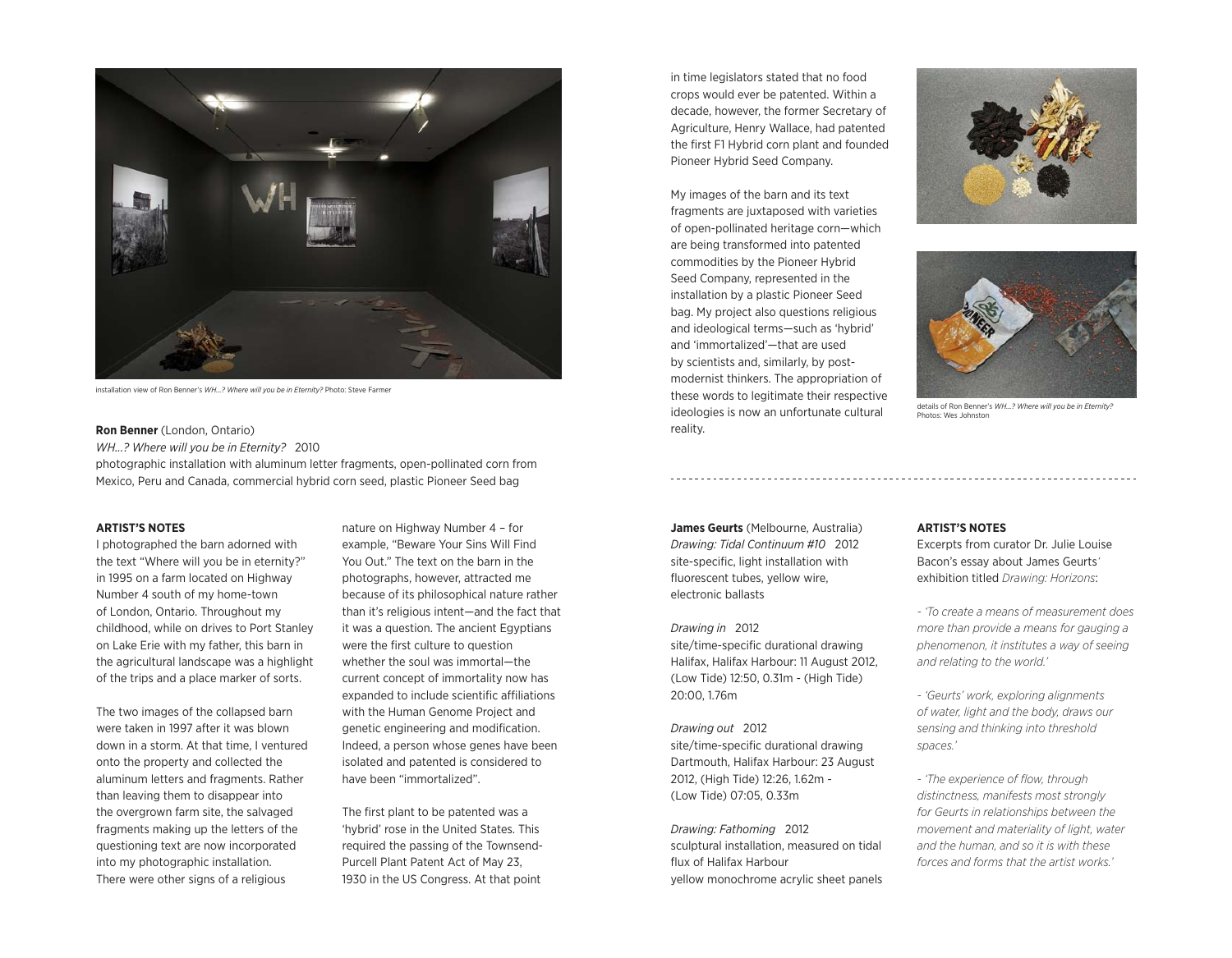

top, left to right: installation view and detail of James Geurts's *Drawing: Tidal Continuum #10*. Photos: Steve Farmer bottom: installation view of James Geurts's *Drawing in* and *Drawing out* (left) and *Drawing Fathoming* (right). Photo: James Geurts

*- ''The glow of each fluorescent tube seems to hold our eye, our line of thought, whilst at the same time the pulsing light of the lines from length to length, and floor to ceiling, creates a two-way momentum, carrying us, as on a wave. I mention a wave, as the reality of this form expresses, better than any other, the phenomenon that is at-once always forming and* 

*moving, always distinct and yet dynamic.'* 

*Drawing: Tidal Continuum* explores the relationship between tidal forces, changing light conditions and subtle states of perception. The light installation in the gallery – *Drawing: Tidal Continuum #10* – consists of 26 fluorescent tubes

radiating on the wall in an alignment that forms a slow pulsing momentum, rising up from the floor of the gallery to the gallery ceiling. This work draws on, and evokes, the dynamics of tidal expansion and contraction in the Bay of Fundy, Nova Scotia. The tidal range of the Bay is unique – the highest on the Earth – marking a peak in the pulsation of water around the Earth's surface.

Oceanographers attribute [the] tidal resonance [of the Bay to] a coincidence of timing: the time it takes a large wave to go from the mouth of the Bay to the inner shore and back is practically the same as the time from one high tide to the next. During the 12.4-hour tidal period, 115 billion tonnes of water flow in and out of the Bay.

The tides in the Bay of Fundy are semidiurnal, two highs and two lows each day. The height that the water rises and falls to each day during these tides are approximately equal. There are approximately six hours and thirteen minutes between each high and low tide.

The exposed yellow electrical cords with which the artist has wired the light tubes cascade down to form a topographical map on the floor. The electrical current of pulsing light is a closed circuit system, reiterating the condition of the Earth's pulsing tidal system as a finite continuum, one total water body.

The companion works on paper – *Drawing in* and *Drawing out* – are a psycho-topographical response to the movement and duration of the tides in Halifax Harbour. *Drawing in* was made at a site at the Halifax shipping docks. The work started at low tide, focusing on the

gestural act of drawing in toward the body, until high tide. Drawing out was made at the opposite side of the harbor in the Dartmouth docklands, through a process of drawing away from the body, until low tide.

*Drawing: Fathoming* consists of two yellow monochromes that symbolically measure the volume of water flowing in and out of the harbour. Sharing a common horizon line, the surface area of the two monochromes is equal, whilst their height and breadth vary.

By creating means of calibrating, or marking out, the body's relationship with site, the works engage variations in both the landscape's conditions (tide, movement, luminosity) and our perception of these conditions. This project explores aesthetic and poetic means of 'measuring' the many facets of the relationship between water and the human body and consciousness.

The cycle of works in the installation – and the sense of perpetual motion that they signal and activate – constitute an ecology of interrelated currents, light waves, pulses and energy flows.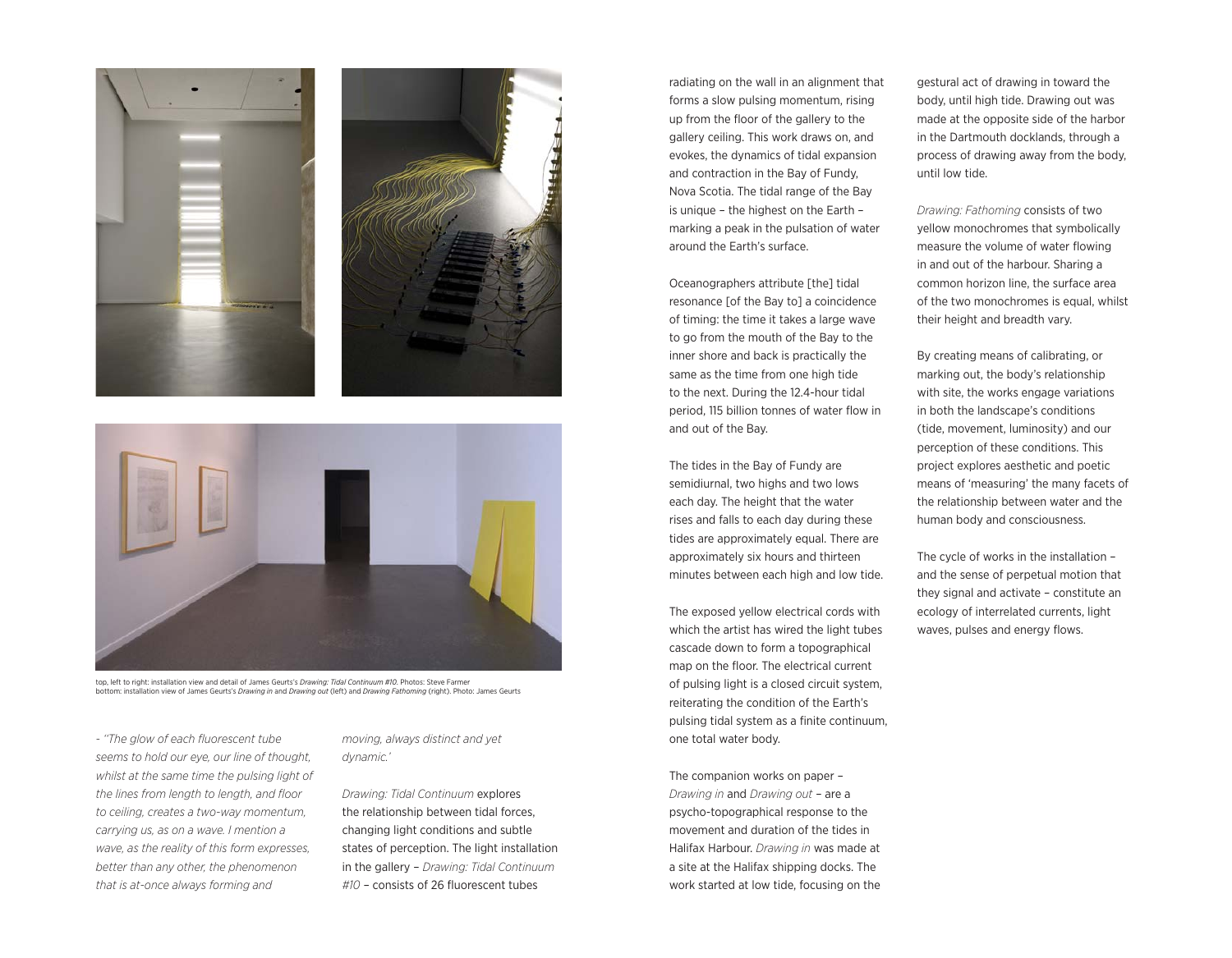# **Gwen MacGregor and Sandra Rechico** (Toronto, Ontario)

*Rejoinders* 2012 multimedia installation with 10 pairs of PlayBooks

Top row, left to right

- Portbou, Spain, and Annan, Ontario
- Cherai Beach, India, and Annan, Ontario
- Highway 401, Ontario, and Salem, India
- Llanrhaeadr-ym-Mochnant, Wales, and Toronto, Ontario
- Ottawa, Ontario, and Fort Kochi, India

Bottom row, left to right

- Canacoma, India, and New Jersey Transit, USA
- New York City and Udaipur, India
- Llanrhaeadr-ym-Mochnant, Wales, and Ottawa, Ontario
- Toronto, Ontario, and Varanasi, India
- Over lake Ontario, Ontario, and Carretera de Barcelona, Spain

Thank you to Annie Onyi Cheung, Lewis Nicholson, the Canada Council for the Arts, the Ontario Arts Council, Dr. Joshua Leon and the Faculty of Engineering at Dalhousie University for the generous loan of 16 PlayBooks for the duration of this exhibition.



installation view of Gwen MacGregor and Sandra Rechico's *Rejoinders*. Photo: Steve Farmer



detail view of Gwen MacGregor and Sandra Rechico's *Rejoinders*. Photo: Steve Farmer

# **ARTIST'S NOTES**

In 2010 and 2011, MacGregor spent a substantial amount of time in Wales and India while Rechico remained in Ontario punctuated only by a trip to New York City. The artists decided to use their distance apart as subject matter for a project and developed a collaborative call and response format to create a new multimedia work. They agreed to each independently kick-start the process by video recording a segment that was particular to their location and experience of site. This primary footage was then sent to the other seeking a response.

No further comment or direction was included in the process so that each artist could respond however they saw fit. While primary visual connections developed between the two halves of each pair, an accumulative relationship is also evident when including all of the pairings together on a presentation wall.

This work, therefore, creates a wall of moving images that investigate the challenges of marking and representing familiar places with those that are newly encountered.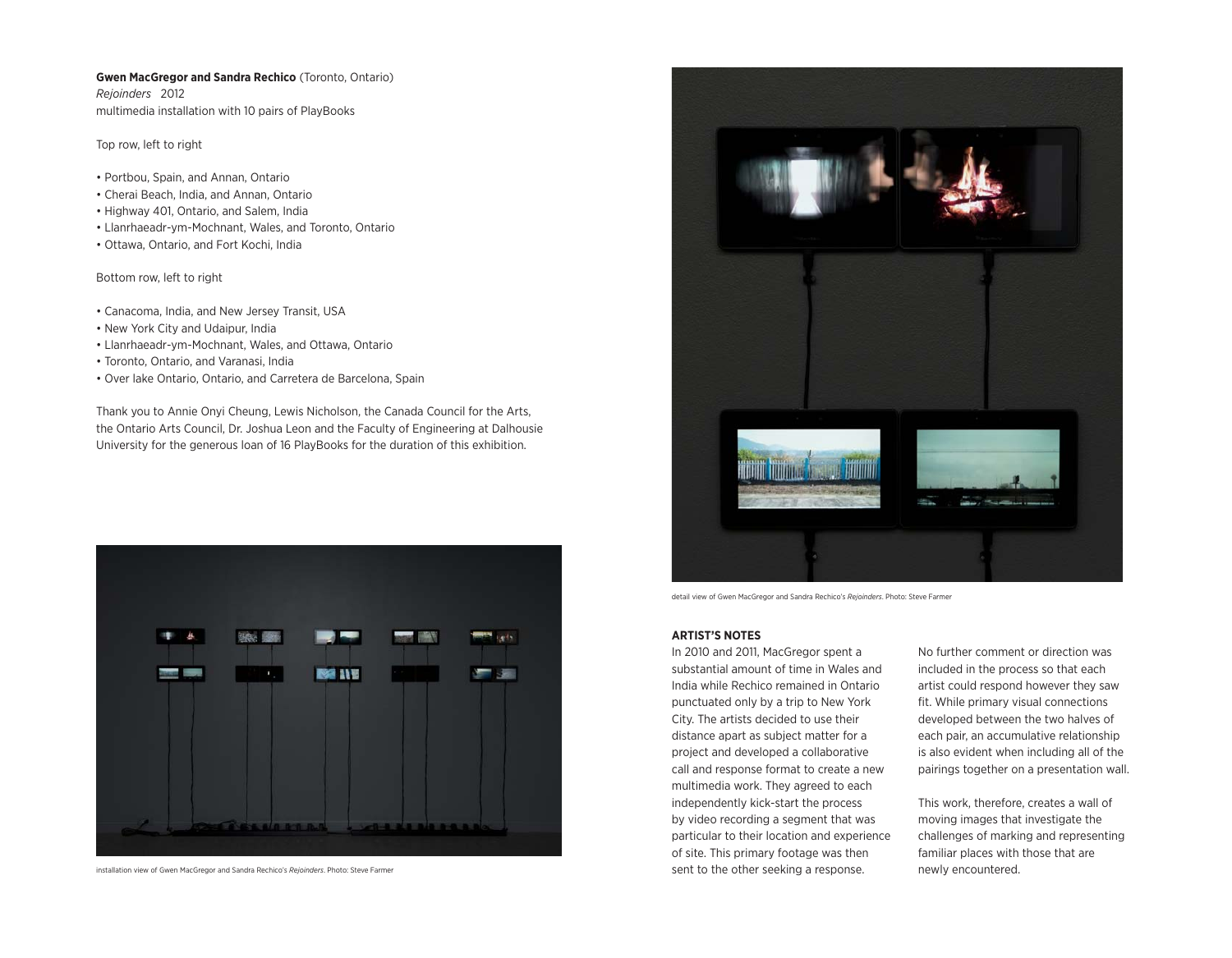**Ellen Moffat** (Saskatoon, Saskatchewan) and **Kim Morgan** (Halifax, Nova Scotia) *in pulse* 2012 audio and video installation

The artists would like to acknowledge the technical support of the following people: Dr. Ahn Dinh, Dept of Electrical and Computer Engineering, U of Saskatchewan; Dr. Craig Gelowitz, Dept of Software Systems Engineering, U of Regina; Jared Cechanowicz, Saskatoon; Lukas Pearse, Halifax; Lukas Steinman, Halifax.

This research project is supported by the Social Sciences and Humanities Research Council of Canada and the Canada Council for the Arts.





top: installation view of Ellen Moffat and Kim Morgan's *in pulse*. Photos: Wes Johnston bottom: installation view of Ellen Moffat and Kim Morgan's *in pulse* and Jeff Thomas's *Cold City Frieze (Mapping Iroquoia)*. Photo: Steve Farmer

## **ARTISTS' NOTES**

*in pulse* is a research-driven project as an inquiry into questions around the relationship of affective spaces and the body in urban space using locative mobile technologies. The first stage of our research was the development of prototypes for the data capture and transmission coordinated to GPS for the video data. Our first site is Paris in the following locations:

- Arcades / The Passages
- Bastille Market
- Galerie Lafayette
- La Défense
- La Gare du Nord
- Le Forum Des Halles Commercial Centre

We approached these locations and situations as arteries of the city to explore, respond to and to collect data using the dérivian structure of the Situationists Internationale to incorporate chance encounters and play. Our interest was in places, events, or interactions that

affect the experience of space taking into account the different ways individuals ourselves and other people—react to and experience people, places and things. Our devices were android smart phones to capture video footage and data controllers with sensors for heartbeat/ pulse.

As artist-researchers and collaborators, we are based in different regions of Canada, where we are developing distinct technological devices. In Saskatoon, Ellen Moffat constructed controllerdriven low-level operation systems with physical sensors; in Halifax, Kim Morgan developed apps for an android smart phone. The next stage of the project entails integrating the controller and android as a hybrid unit as well as capturing data of footsteps and breath.

The context of our work is part of a threeyear SSHRC Research-Creation Grant in Fine Arts *Tracing the City: Interventions of Art in Public Space*. (no. 848-2010-0019).

**Jeff Thomas** (Ottawa, Ontario) *Cold City Frieze (Mapping Iroquoia)* 2010 giclée print

*Home/land & Security* 2012 giclée print

# **ARTIST'S NOTES Mapping Iroquoia**

As a teenager, an Indian once asked where I was from. I replied, "Buffalo," but the look on his face told me that it was the wrong answer—he expected to hear what reserve I came from. I was not from Six Nations, my parents and grandparents were. I was born and raised in Buffalo,

New York. Although I am an enrolled member of the Six Nations reserve, my family had moved to the city to find work. I went to the reserve only on weekends and summer vacations.

What kind of Iroquois did that make me? This question was coupled with the larger question of how to define Indianness and how to separate that from how it has been framed by stereotypes and academics.

When I began working in the visual arts in 1979 I decided to use the camera as a means to make my invisible self, visible.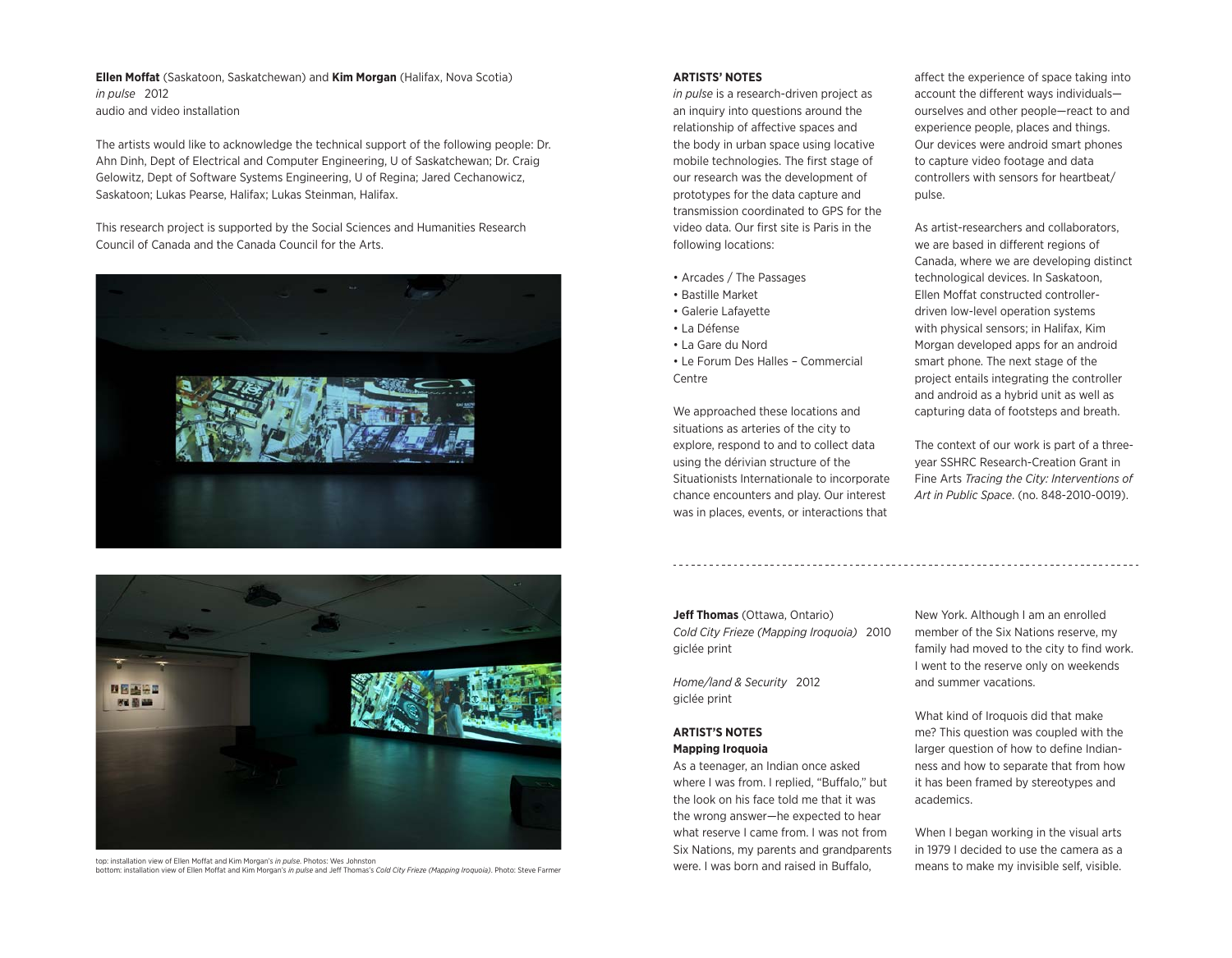

Jeff Thomas, *Cold City Frieze (Mapping Iroquoia)*. Photos: Wes Johnston

My two works in this exhibit—*Cold City Frieze* and *Home/land & Security* represent the in-roads I have made in attempting to define and map my Iroquoia.

My mapping of Iroquoia is based on a story that my elder and great-aunt, Emily General, told me about the formation of the Iroquois Confederacy and its architect, a man called the Peacemaker. His vision of peace and unity brought an end to the blood feuds among the

Iroquois tribes living in present-day New York State.

The Peacemaker's vision is commemorated on a wampum belt known as the Hiawatha wampum belt. The belt is made of a background of purple wampum beads and symbols depicted with white wampum beads. At the centre of the belt is a stylized tree, the Great White Pine, representing the Confederacy. It also stands for the Onondaga—one of the five Iroquois

nations that accepted the Peacemaker's plan. On either side of the tree are two squares, representing the other four nations—the Seneca, Cayuga, Oneida, and Mohawk. The five symbols are linked to one another by a white line that that stops short of the end of the belt and, in my mind, represents a map of the journey Peacemaker took—which has not yet ended.

The Hiawatha wampum belt is the prototype for *Cold City Frieze* and *Home/* *land & Security*. As a prototype, I have superimposed my photographs on the symbols of the original belt. I have chosen to focus on the belt as a roadmap with the ends of the white lines acting as my points of departure.

# **Cold City Frieze**

The title *Cold City Frieze* is based on a combination of three elements. The first is the word "cold," which refers not to Buffalo's cold and snowy climate but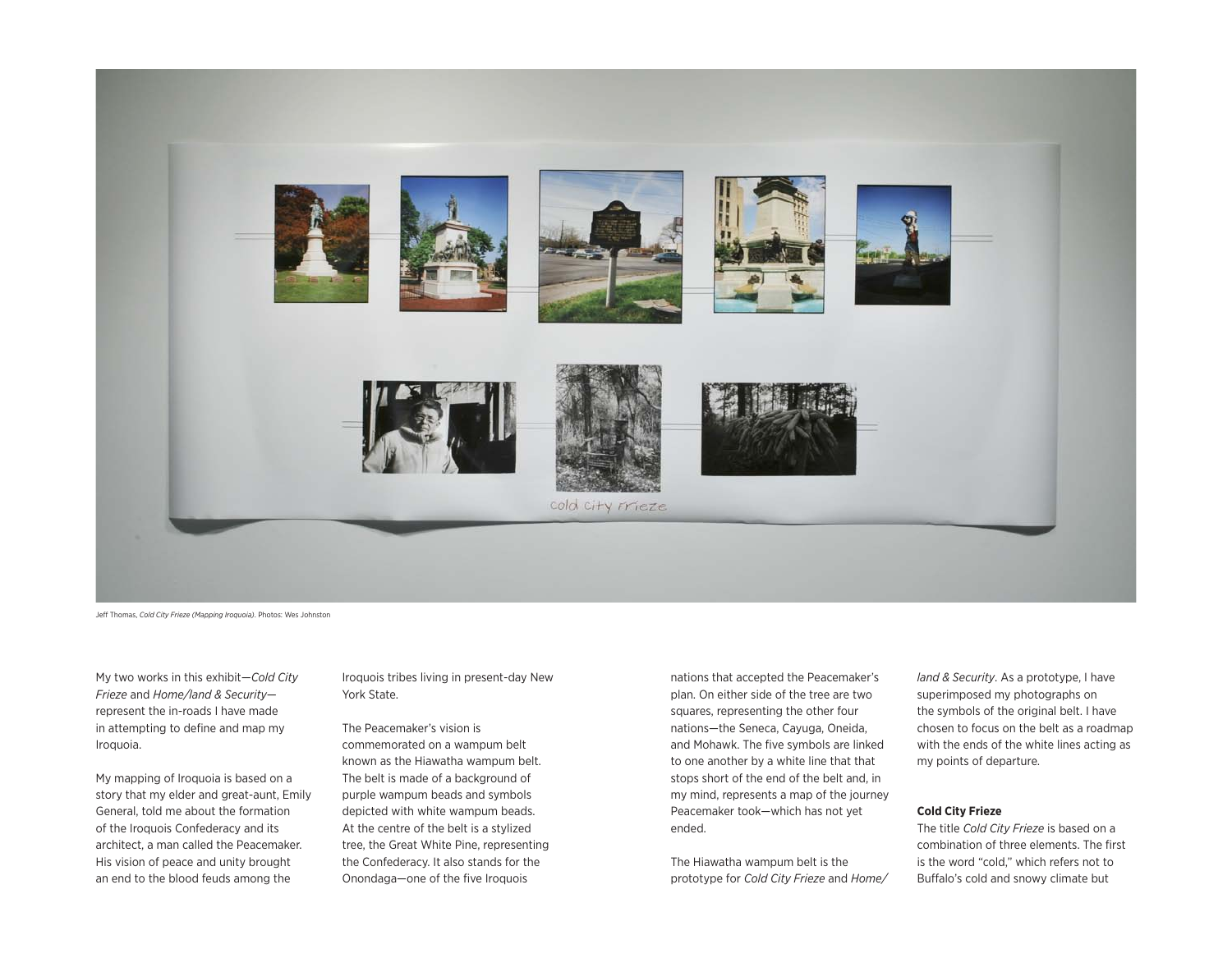to Onondaga wampum keeper Caption Cold. Cold moved to the Buffalo Creek Reservation in the aftermath of the Revolutionary War and was given a special tract of land based on his status as wampum keeper of the Confederacy. The second word—"city"—refers to my personal challenge to redefine "city Indian" to "urban Iroquois." The last element—the word "frieze"—points to the way that the wampum belt, like a Greek architectural frieze, uses a linear sequence of symbols and images to tell a story about important historical events.

#### *Top row, left to right:*

1. Buffalo, New York, 1997, Chief Red Jacket monument, Forest Lawn Cemetery. Longitude N42 55.389 & Latitude W78 51.978

I learned about chief Red Jacket during a school trip to the Buffalo and Erie County Historical Society. On the gift shop wall was a black and white photograph showing a monument commemorating Red Jacket in the Forest Lawn Cemetery. After school, I decided to ride my bike to the cemetery and see the monument for myself. I arrived at the large, iron gate and after some thought, I was reluctant to go in because I was afraid I would get lost, so I returned home.

I returned to Buffalo in 1997 and was determined to complete my childhood journey to see the Chief Red Jacket monument for myself. I made my photographs and reflected on my childhood attempt to uncover Iroquois history of and what it meant that the city of Buffalo was built on land that had once been known as the Buffalo Creek Reservation.

2. Brantford, Ontario, 1997, Mohawk leader Joseph Brant monument. Longitude N45 25.458 & Latitude W75 41.695 Mohawk leader Joseph Brant and Seneca chief Red Jacket were contemporaries, Brant supported the British during the American Revolutionary War and Red Jacket and the Seneca chose to remain neutral. But the real battle for these two men was at the end of the war when Brant wanted the Confederacy to relocate to the Grand River in Canada and Red Jacket wanted to remain in their ancestral homeland in New York State.

In the end Brant departed for the Grand River with roughly half the confederacy population and Red Jacket remained with the other half. This fissure had a direct effect on my life—my ancestors left for Canada just as the Buffalo Creek Reservation was being established in the 1790s and by the time my grandparents returned to Buffalo in the mid-1930s, the Buffalo Creek Reservation had long been replaced by the city of Buffalo.

3. Buffalo, New York, 1997, Onondaga Chief Big Sky plaque. Longitude N42 49.786 & Latitude W78 46.405

During a return trip to Buffalo in 1997, I wanted to find the boundaries of the former Buffalo Creek Reservation. I was intrigued by the notion of being able to saythat I was born at the Buffalo Creek Reservation instead of saying I was born in the city of Buffalo. My search began at the Buffalo and Erie County Historical Society, where I found a book describing the reservation boundaries by current street names. The information would lead me to several sites, including a historical marker for Onondaga chief Big Sky and his village. I am Onondaga so I wondered if my ancestors had lived here as well.

4. Montreal, Quebec, 1998, IROQUOIS, Place d'Armes monument. Longitude N45 30.291 & Latitude W73 33.460

This monument sits at the birthplace

of present-day Montreal, where Paul de Chomedey, Sieur de Maisonneuve considered the founder of Montreal fought and defended his settlement against hundreds of Iroquois warriors in 1643. Several bas-relief panels are spaced around the monument's foundation. One particularly violent panel depicts Maisonneuve shooting an Iroquois chief in the neck with his pistol.

During the summer, the square is filled with tourists from around the world and I wonder what they think about Indians after looking at these panels and the sculpture of the lurking Iroquois warrior protruding into their space. Ironically, not far from Place d'Armes is the Mercier Bridge that ends at the edge of the Kahnawake reserve, the bridge that was blockaded by Mohawk people during the 1990 Oka Crisis.

5. Tyendinaga Mohawk Territory, near Belleville Ontario, 1997, giant cigar store Indian. Longitude N44 11.582 & Latitude W77 05.472

I had passed the 401 highway exit to Tyendinaga many times since moving to Ottawa, but never thought about stopping until my mother revealed that my paternal grandfather was from Tyendinaga. She also said that she did not know him and he had passed away many years before. I decided to stop there on my next trip and see what it looked like. While driving through the reserve I photographed one of the largest cigar store Indians I had ever seen. *Bottom row, left to right:*

6. Six Nations Reserve, Ontario, 1985, Emily General, photographed at the "old homestead." Longitude N43 02.048 & Latitude W80 05.281

Emily General is my great-aunt and sister to my step-grandfather Bert General. Emily was instrumental in helping me define my sense of place as an Iroquoian.

When I entered university in 1975 she gave me her copy of the handwritten story of the Peacemaker and his journey to bring peace to the warring Iroquois tribes in present-day New York State. Emily told me I could not use a copy machine and had to make my own handwritten copy of the 1900 document. I did and have my copy to this day. It has been instrumental in the development of my work as a visual artist and curator.

7. Six Nations Reserve, Ontario, 1980, old chair outside Emily General's kitchen door. Longitude N43 02.048 & Latitude W80 05.281

While I last saw Emily in 1985, she continues to have an influence on my life. As a teenager we had talks about being Iroquois and what my life was like living in the city. Emily had never lived in a city, so when I began making photographs in Buffalo I imagined going back to the reserve and sitting at the kitchen table and showing Emily what the place I called "home" looked like.

8. Six Nations Reserve, Ontario, 1983, drying white corn braided by Bert General. Longitude N43 01.705 & Latitude W80 04.876

In the end I realized that Bert and Emily had provided me with enough information to begin my own journey of discovery to define urban Iroquois. The wampum belt commemorating the Peacemaker's journey through ancient Iroquoia would become the prototype for this journey.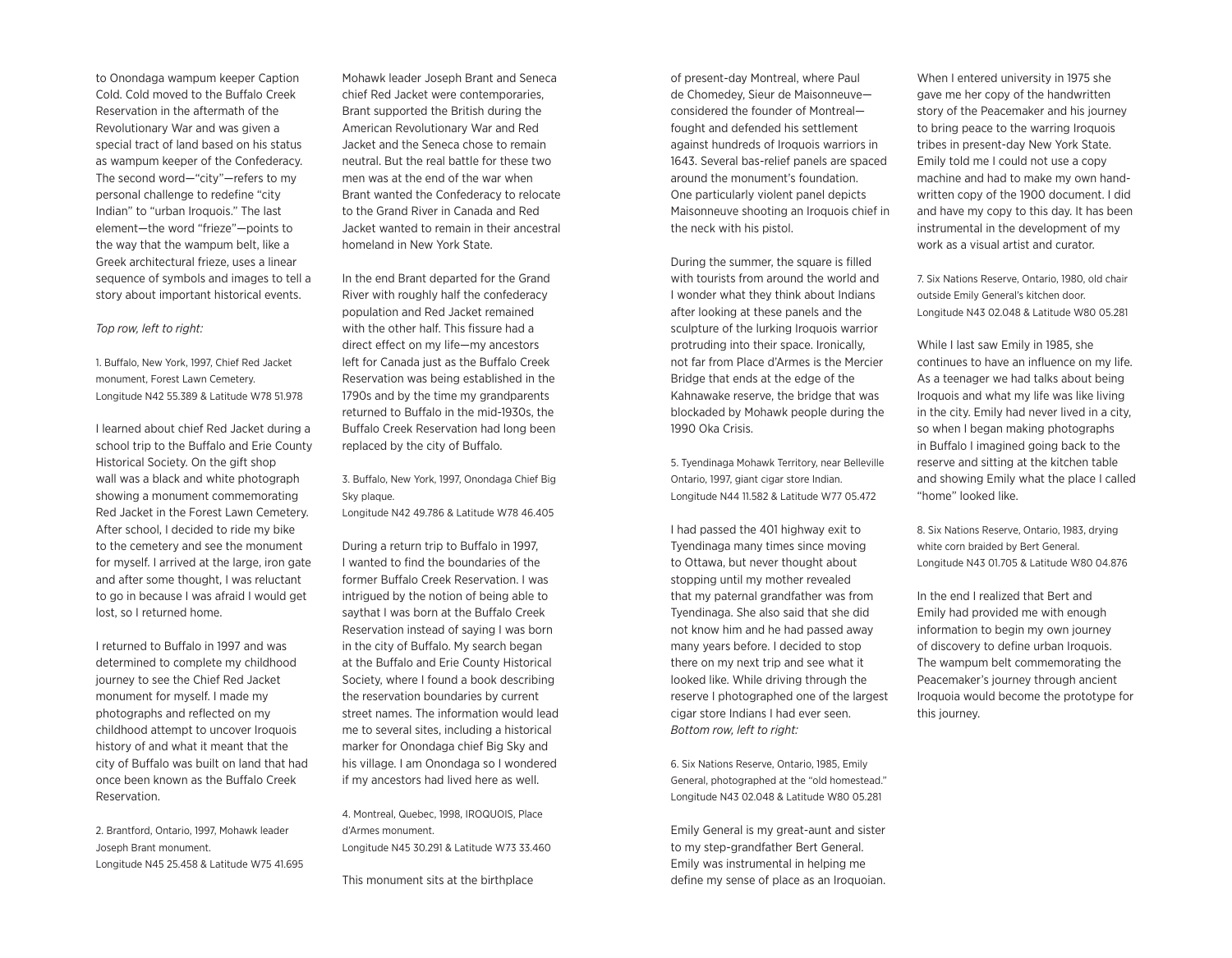









Jeff Thomas, *Home/land & Security*

#### **Home/land & Security**

#### *Left to right:*

1. Highway 17, north of Arnprior, Ontario, 2006, Hiawatha Wampum Belt graffito. Longitude N45 26.811 & Latitude W 76 33.324

Not long after passing the exit for Arnprior on my way to North Bay, I caught a glimpse of what looked like a graffito version of the Hiawatha wampum belt. The original Hiawatha Wampum Belt commemorates the creation of League of the Haudenosaunee—known also as the Six Nations or Iroquois Confederacy. The belt also represents the guiding principles of the Haudenosaunee as described by the Peacemaker, who brought a message and peace and unity to the warring Iroquois tribes.

It was a busy and rainy morning so I could not pull over to check, but on my way back to Ottawa I did pull over and saw that nestled in the shadow of the rock-cut was a painted version of the Hiawatha wampum belt. As I sat on the shoulder of the road and looked at it through the car door window, I wondered why it had been placed there.

2. Highway 17, north of Arnprior, Ontario, 2006, Hiawatha Wampum Belt graffito detail. Longitude N45 26.811 & Latitude W 76 33.324

I returned to the rock-cut wampum site several times over the following two years in order to get a good photograph of it, but it turned out to be just as difficult as trying to find out why it was placed there—both the image and the reason for it being there were locked in shadows. A break came while reading the newspaper; an article in the travel section mentioned that there was a stand of rare old-growth white pine trees in Arnprior.

3. Arnprior, Ontario, Arnprior cemetery, 2007, white pine trees.

Longitude N45 26.456 & Latitude W76 21.047

At the centre of the belt is a stylized tree, the Great White Pine—the symbol of the Confederacy—also known as the Tree of Peace, where weapons of war were to be buried. The tree also represents one of the Six Nations—the Onondaga Nation where the central council fire resides and all decisions regarding the confederacy are decided.

With this new information I made another trip to Arnprior to search for the white pines. While driving past the cemetery I noticed white pines trees inside the gate. One majestic tree stood out from the rest. It was clear to me why the Peacemaker chose the white pine as a symbol of the confederacy.

4. Caledonia, Ontario, Welcome to Caledonia, 2010.

Longitude N43 04.530 & Latitude W79 57.675

My white pine discovery coincided with an offer from Render Gallery (University of Waterloo) to curate an exhibition based on the volatile land issues taking place in the town of Caledonia, which is adjacent to the Six Nations Reserve. The issue revolves around a 40-acre plot of land that is part of the 385,000-hectare plot originally known

as the Haldimand Tract, which was granted to the Six Nations in 1784. A residential housing development planned and begun on the plot is based on the developer's argument that the Six Nations surrendered their rights to the plot in 1841. The Six Nations maintained that they never relinquished their title. The federal government's inability or lack of will to resolve the issue eventually escalated into a bitter conflict between the people of Six Nations at the blockade and white residents in Caledonia.

5. Caledonia, Ontario, drive-by view of the contested Douglas Creek Estates, 2008, Argyle Street S. Longitude N43 03.428 & Latitude W79 57.949

The mystery of who painted the wampum belt graffito on the highway 17 rock-cut may never be revealed but, then again, maybe it has. As I sat in my car and studied the graffito one thing became clear—a provocative relation between the white line that joined the icons on the wampum belt, and the white lines on the highway.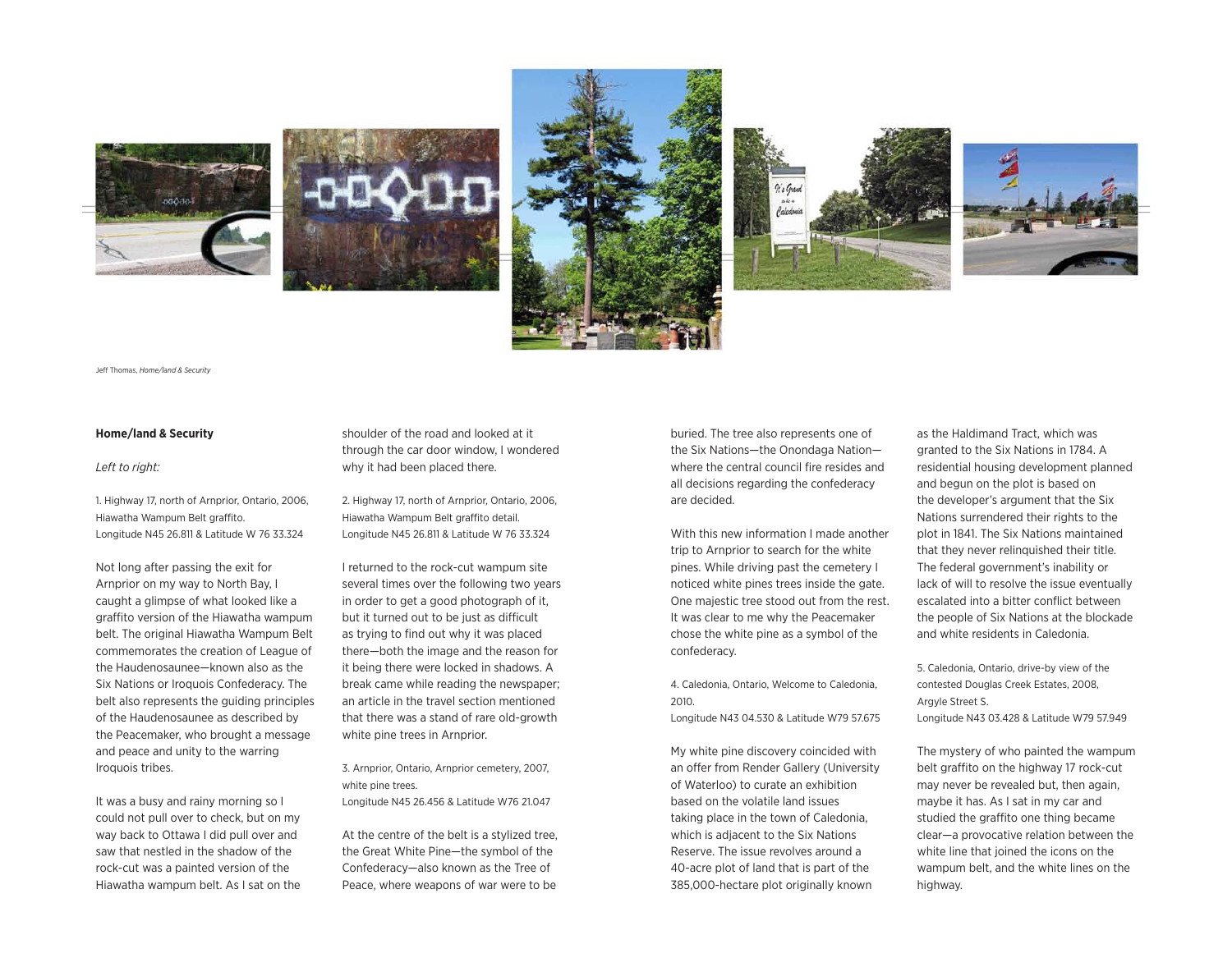

installation view of Evamaria Trischak's *4816*. Photo: Wes Johnston

**Evamaria Trischak** (Vienna, Austria) *4816* 2005 – present GPS + computer project

With the grateful support of the Austrian Cultural Forum.

Trischak's project titled *4816* refers to Vienna's general longitudinal and latitudinal location of 48° north from the equator and 16° east from Greenwich. Using GPS, Trischak searched for the next layer of detail—the 185 intersections of longitudinal and latitudinal minutes, each 1.9 km apart on the north-south axis and 1.25 km apart on the east-west axis, within the city limits of Vienna. At each intercept point, she took photographs in the four compass directions, building over time an inventory of images predicated solely on a matrix of satellite-accessed coordinates. Consequently, the images collected have little to do with personal choice and professional taste—Trischak is merely executing her conceptual system

to the best of her ability with a photobased project that has little affinity with fine art photography in terms of the choice of subject matter and beautiful framing of the landscape.

Trischak initiated *4816* in 2005 but has opened it up for others to contribute as well. Following her system of GPS-based image gathering, 225 other collaborators have gathered directional images with photographic depictions as varied as the historic buildings of bustling downtown Vienna to the leafy suburbs to the middle of the Danube River. Unexpected challenges have arisen along the way; many of the GPS intersection points are on inaccessible private property. Consequently, gaps are in her project that cannot be filled. In other cases, negotiations are required to gain access to the invisible matrix, a condition that truly underscores the premise of this exhibition in terms of "mapping locations and probing boundaries."





top and bottom: details from Evamaria Trischak's *4816*